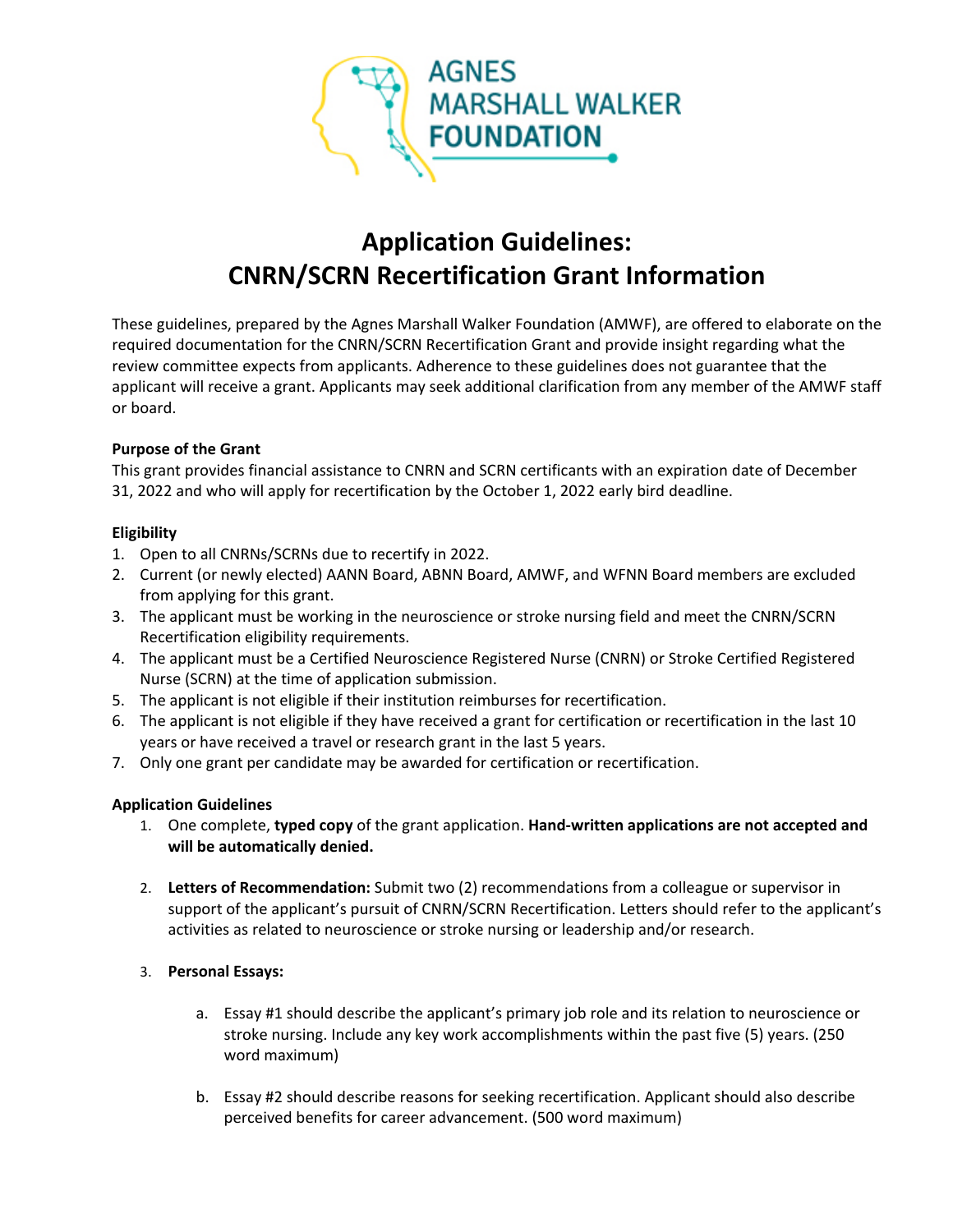#### **Deadlines**

- 1. AMWF Recertification Grants are offered once yearly and must be *received* **at the AMWF office by Thursday, August 11, 2022**.
- 2. Applications will ONLY be accepted electronically:
	- a. email to [grants@AMWF.org](mailto:grants@AMWF.org) (subject line CNRN/SCRN Recertification Grant)
- 3. **Incomplete applications will not be considered.**

#### **Review Process**

- 1. All applications will be blinded and removed of any identifying information.
- 2. Completed applications will be reviewed by the Agnes Marshall Walker Foundation (AMWF) Grant Review Committee and scored based on the applicant's compliance with eligibility criteria as well as professionalism, quality, and comprehensiveness of response.
- 3. If you have not obtained notification that your application has been received at the AMWF office by 2 weeks after the send date, please contact AMWF at [info@amwf.org.](mailto:info@amwf.org)

#### **Notification**

All applicants will be notified no later than late September 2022.

#### **Questions**

If you have any questions about this grant or the application process, please contact AMWF staff at [grants@AMWF.org.](mailto:grants@AMWF.org)

#### **Recipients of this grant agree to:**

- 1. Utilize grant funds to recertify their CNRN/SCRN credential by no later than October 1, 2022.
- 2. Submit a summary quote or statement to AMWF about the benefits of receiving the grant within ninety (90) days of recertifying. Send the statement to [grants@AMWF.org.](mailto:grants@AMWF.org)
- 3. Grant permission to AANN and AMWF to use their name in promotion of the AMWF grant program in the AANN *Neuroscience News*, AANN/ABNN website, at the annual meeting, on Facebook, through other social media, and otherwise.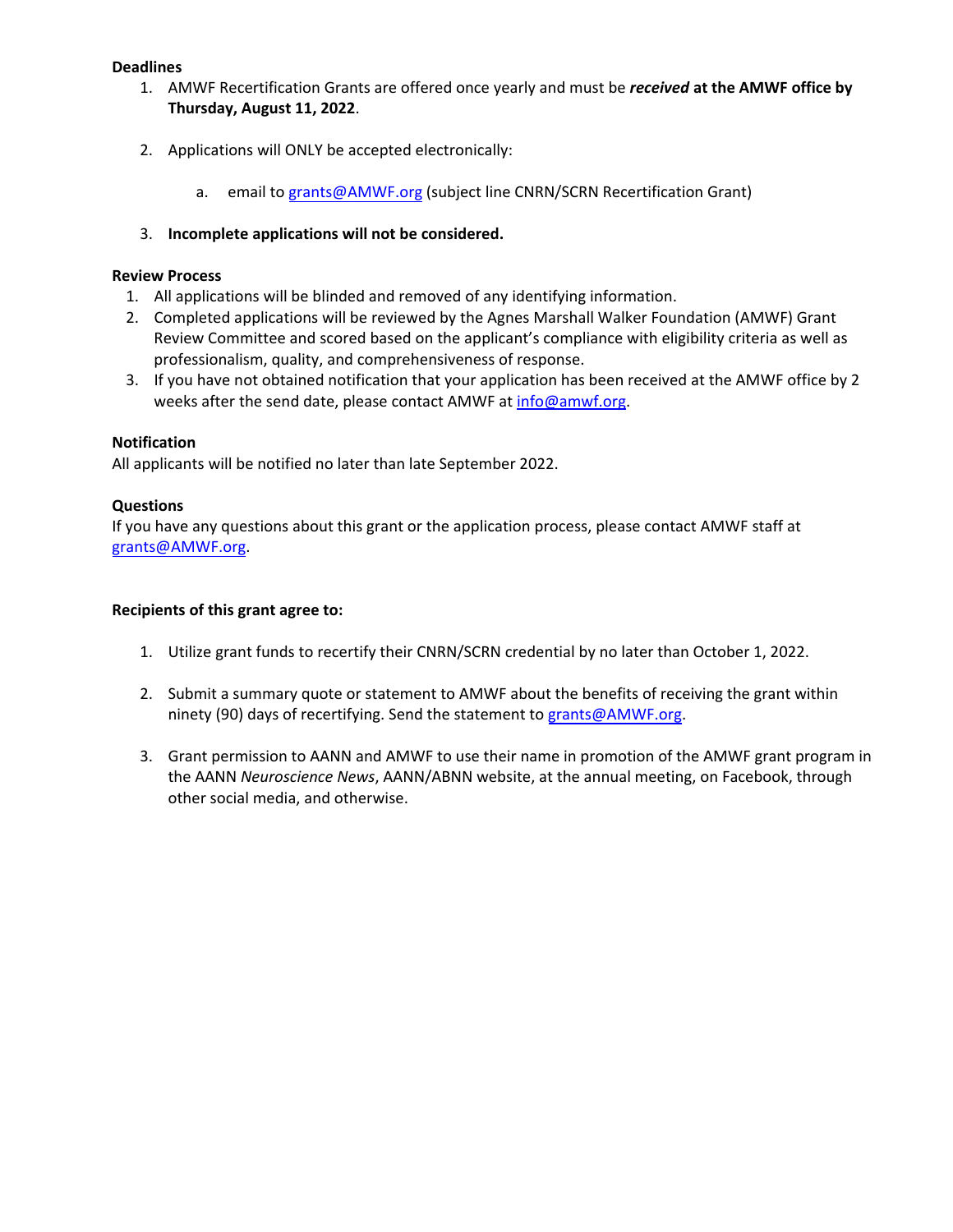### **Application – 2022 CNRN/SCRN Recertification Grant**

*Typing of this document is required.* \*Indicates required field

| 2.<br>4. | *As a recipient of this grant, I agree to:<br>ninety (90) days of recertifying. Send the statement to grants@AMWF.org.<br>other social media, and otherwise. | *Please provide an electronic (e.g., scanned) copy of license or other documentation. If not applicable (i.e.,<br>international members), provide a copy of your RN certificate and an English translation of the document.<br>1. Utilize grant funds to recertify the CNRN/SCRN credential by October 1, 2022. If I am deemed<br>ineligible to recertify or submit an incomplete application, I will return the funds to AMWF.<br>Submit a summary quote or statement to AMWF about the benefits of receiving the grant within<br>Grant permission to AANN and AMWF to use my name in promotion of the AMWF grant program in<br>the AANN Neuroscience News, AANN/ABNN website, at the annual meeting, on Facebook, through |  |
|----------|--------------------------------------------------------------------------------------------------------------------------------------------------------------|-----------------------------------------------------------------------------------------------------------------------------------------------------------------------------------------------------------------------------------------------------------------------------------------------------------------------------------------------------------------------------------------------------------------------------------------------------------------------------------------------------------------------------------------------------------------------------------------------------------------------------------------------------------------------------------------------------------------------------|--|
|          | Authorized Signature (electronic)                                                                                                                            | Date                                                                                                                                                                                                                                                                                                                                                                                                                                                                                                                                                                                                                                                                                                                        |  |
|          | above and in the Recertification Grant Application Guidelines:<br>(Please check boxes as indicated)                                                          | Please submit this application form in addition to the following required documentation, as described                                                                                                                                                                                                                                                                                                                                                                                                                                                                                                                                                                                                                       |  |
|          |                                                                                                                                                              | Two (2) letters of recommendation, labeled Recommendation #1 and Recommendation #2                                                                                                                                                                                                                                                                                                                                                                                                                                                                                                                                                                                                                                          |  |

**Essay describing primary job responsibilities/work accomplishments, labeled Essay #1** 

Essay describing reasons for seeking recertification/benefits for career advancement, labeled Essay # 2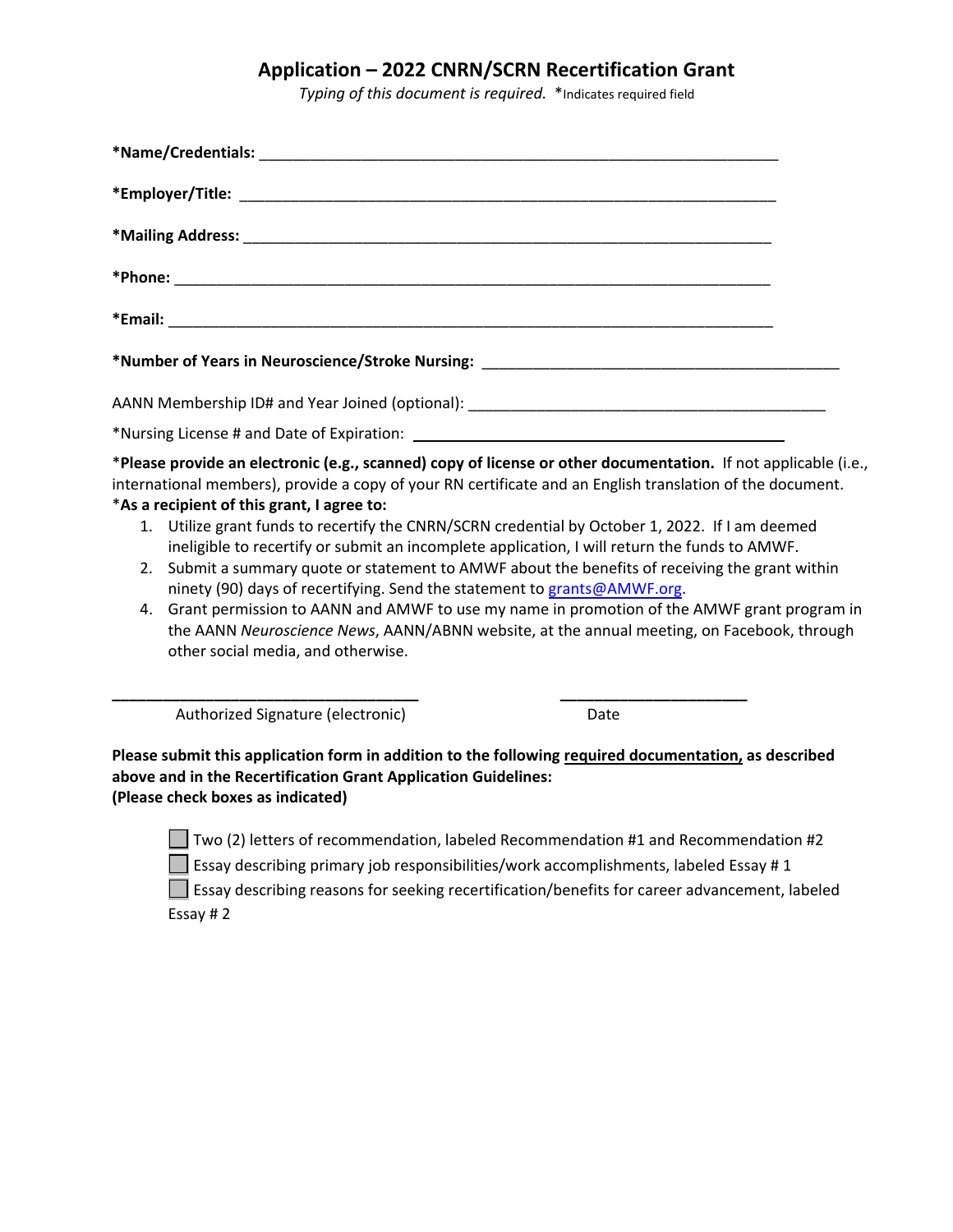Local AANN Chapter (if applicable), Year Joined, and Leadership Roles:

Other Professional Involvement (may include internal committees, professional memberships and/or leadership roles):

\*Do you have any means for financial support to recertify your CNRN/SCRN credential?  $\Box$  Yes  $\Box$  No **If Yes, explain and provide estimated US dollar amounts.** Example: institution pays \$200 for registration fee.

| How did you hear about this grant?                                                                                                                                                                                            |
|-------------------------------------------------------------------------------------------------------------------------------------------------------------------------------------------------------------------------------|
| *Does your institution reimburse for certification or recertification?<br>Yes<br>No                                                                                                                                           |
| *Are you a current member of AANN?                                                                                                                                                                                            |
| Yes                                                                                                                                                                                                                           |
| No                                                                                                                                                                                                                            |
| *Which certification are you seeking recertification funding for?<br><b>CNRN</b><br><b>SCRN</b>                                                                                                                               |
| *Have you received a grant from AMWF, NNF, WFNN, or any other group for your certification or                                                                                                                                 |
| recertification in the last 10 years or travel grant in the last 5 years?<br>No                                                                                                                                               |
| . The state of the state of the state of the state of the state of the state of the state of the state of the state of the state of the state of the state of the state of the state of the state of the state of the state o |

**\*Are you a current Board member of a National or International Leadership Board of Directors?**

|                      | l Yes |  |  |  |  |
|----------------------|-------|--|--|--|--|
| $\sim$ $\sim$ $\sim$ | No    |  |  |  |  |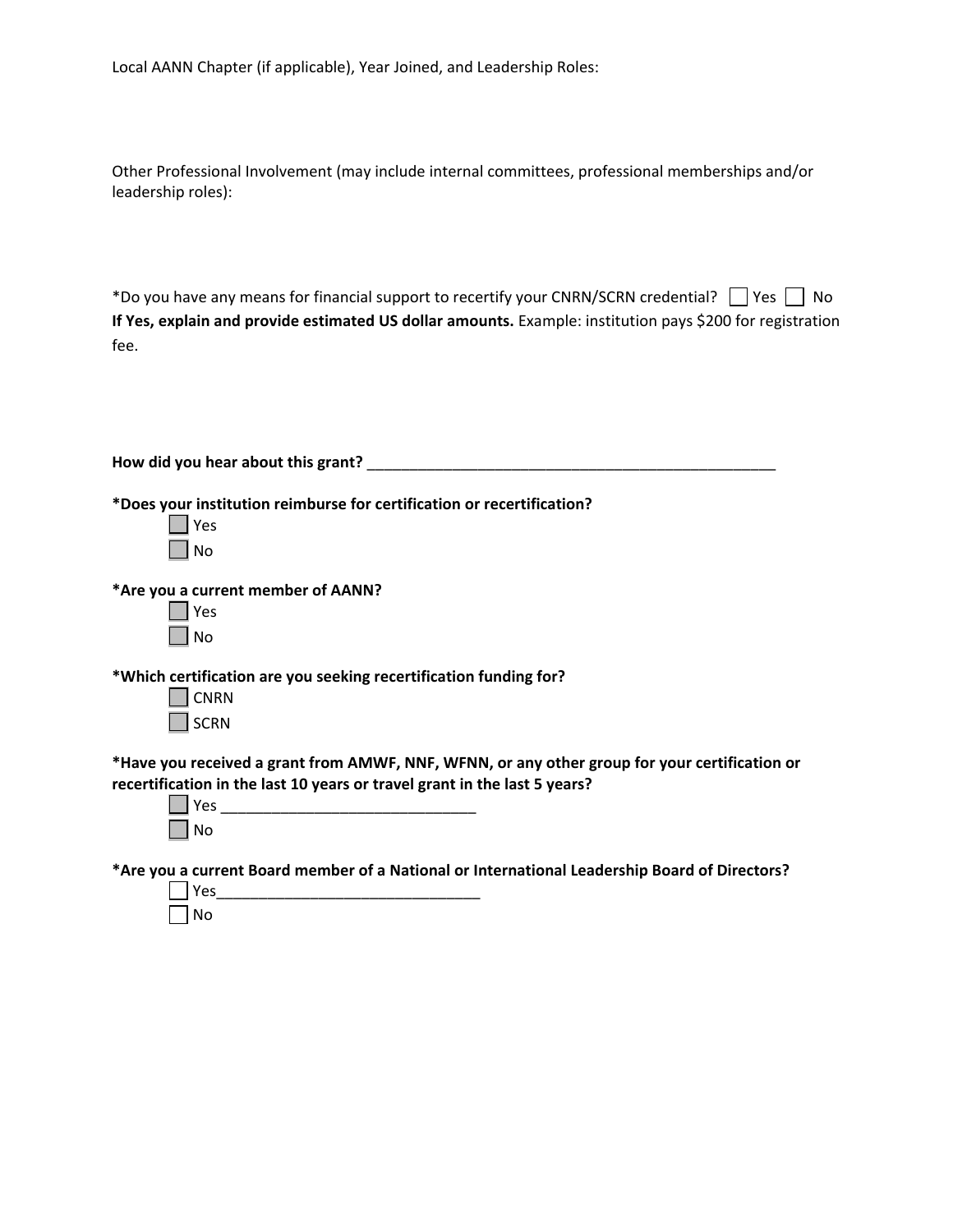### **AMWF Recertification Grant – Candidate Recommendation Form #1**

*Typing of this document is required. Completed materials must be sent to [grants@amwf.org.](mailto:grants@amwf.org)* 

Name of individual completing this form:

I worked with this candidate when I was a:

| <b>Board Member</b> |
|---------------------|
| Committee Member    |
| Supervisor          |
| Co-worker           |
| Colleague           |
| Other:              |

I worked with the Candidate during the following time period:

and while with (name of organization).

Please give specific examples of this candidate's contributions to neuroscience nursing based on the following criteria:

#### **Leadership**

**Professional Service**

**Mentoring/Education**

**Staff/Patient Advocacy**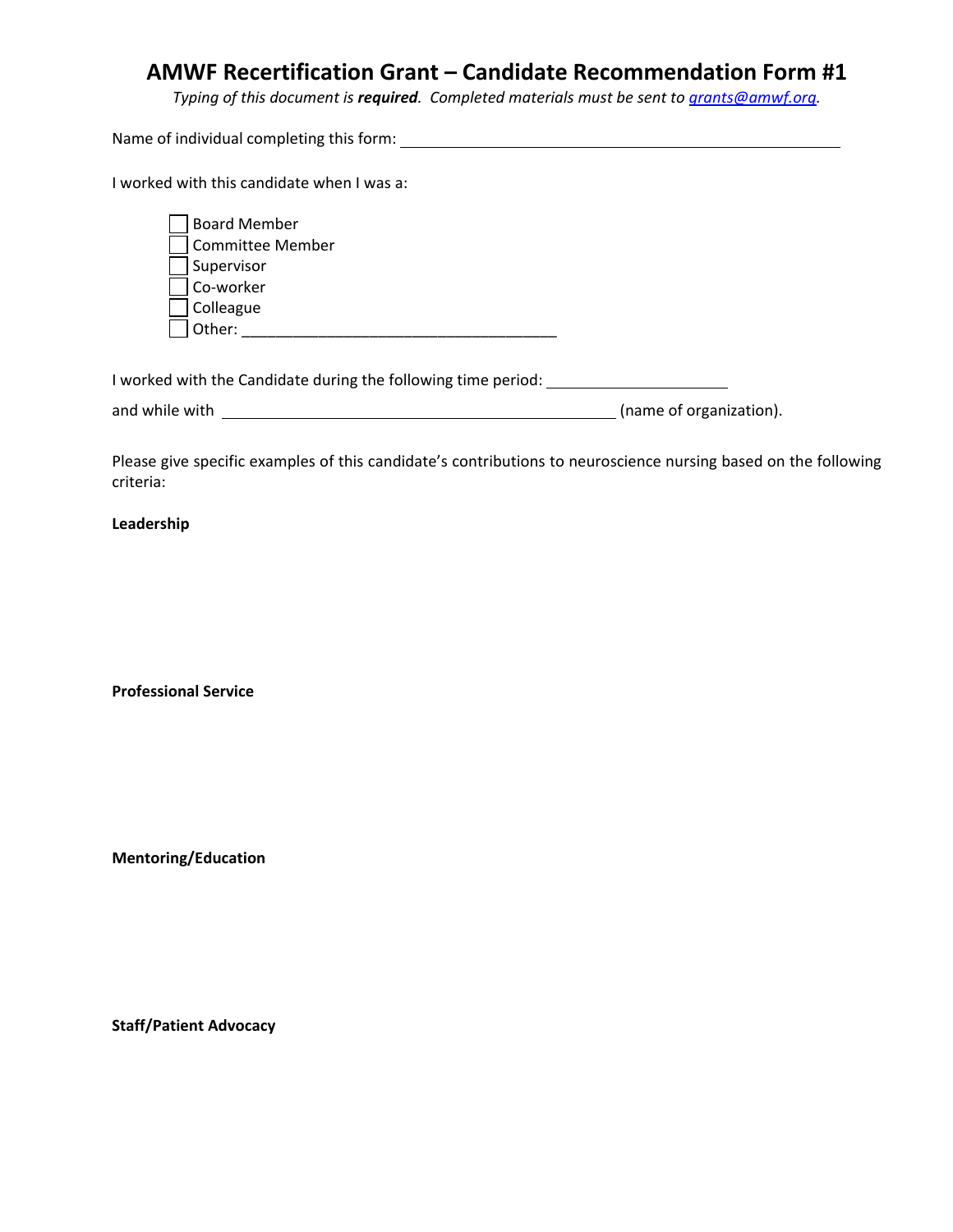### **AMWF Recertification Grant – Candidate Recommendation Form #2**

*Typing of this document is required. Completed materials must be sent to [grants@amwf.org.](mailto:grants@amwf.org)* 

Name of individual completing this form:

I worked with this candidate when I was a:

| <b>Board Member</b>     |
|-------------------------|
| <b>Committee Member</b> |
| Supervisor              |
| Co-worker               |
| Colleague               |
| Employer                |
| Ther:                   |

I worked with the Candidate during the following time period: and while with (name of organization).

Please give specific examples of this candidate's contributions to neuroscience nursing based on the following criteria:

#### **Leadership**

**Professional Service**

**Mentoring/Education**

**Staff/Patient Advocacy**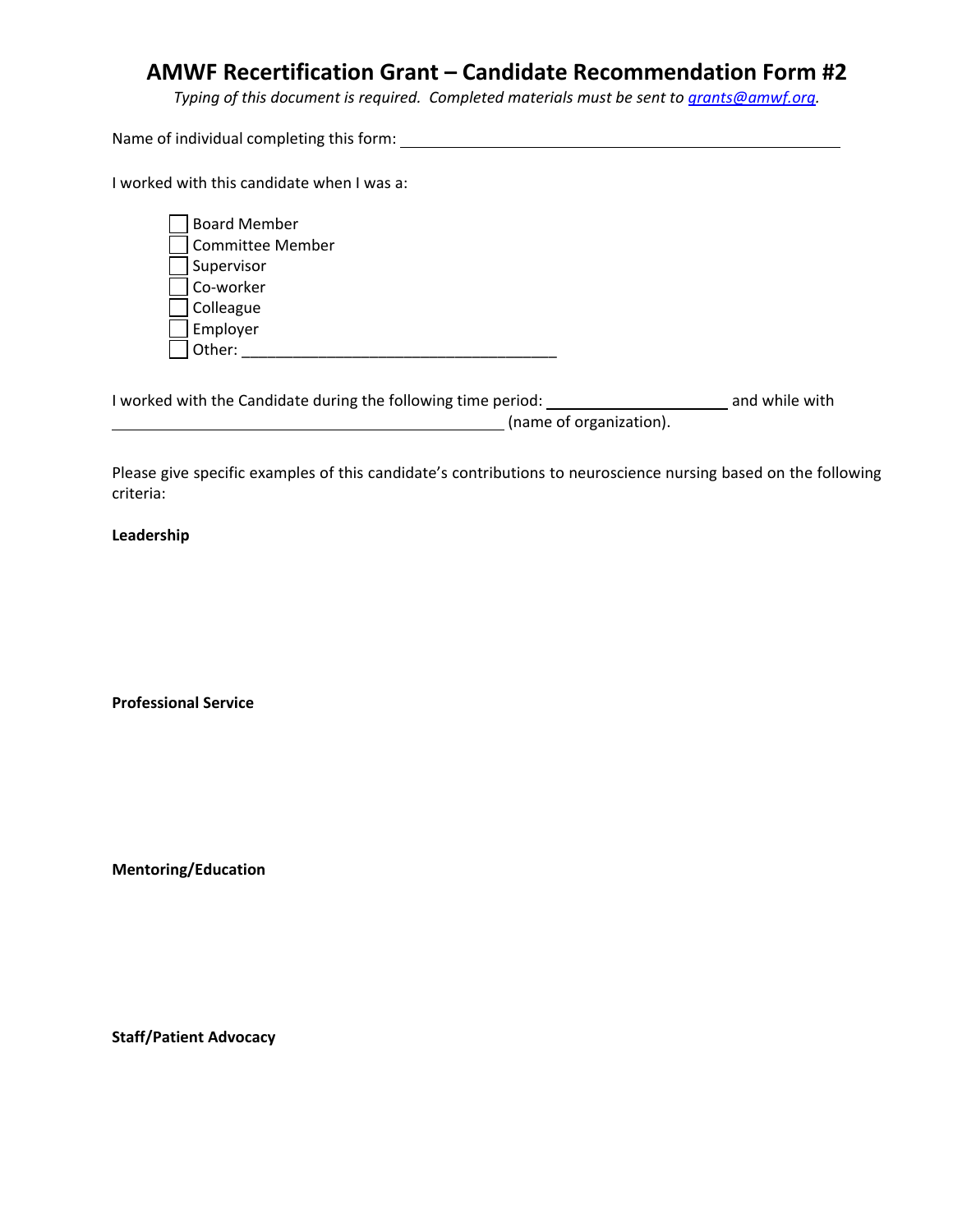## **AMWF Recertification Grant - Essay #1**

Credentials: \_\_\_\_\_\_\_\_\_\_\_\_\_\_\_\_\_\_\_\_\_\_\_\_\_\_\_\_\_\_\_\_\_\_\_\_\_\_\_\_\_\_\_\_\_\_\_\_\_\_\_\_\_\_\_\_\_\_\_\_\_

Employer/Title: \_\_\_\_\_\_\_\_\_\_\_\_\_\_\_\_\_\_\_\_\_\_\_\_\_\_\_\_\_\_\_\_\_\_\_\_\_\_\_\_\_\_\_\_\_\_\_\_\_\_\_\_\_\_\_\_\_\_\_\_\_\_\_

Please describe your primary job role and its relation to neuroscience or stroke nursing. Include any key work accomplishments within the past five (5) years. (500 word maximum)